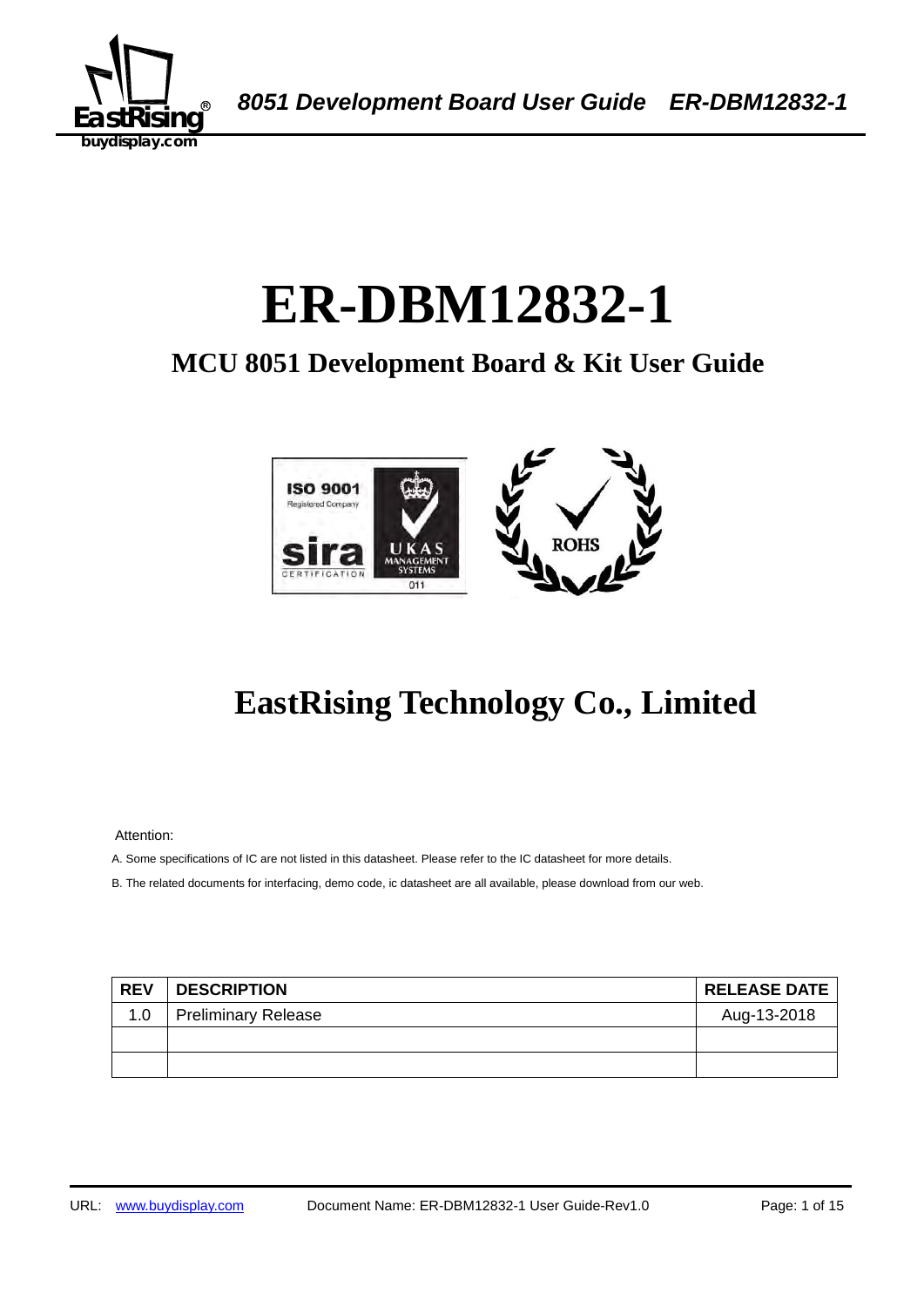

## **CONTENTS**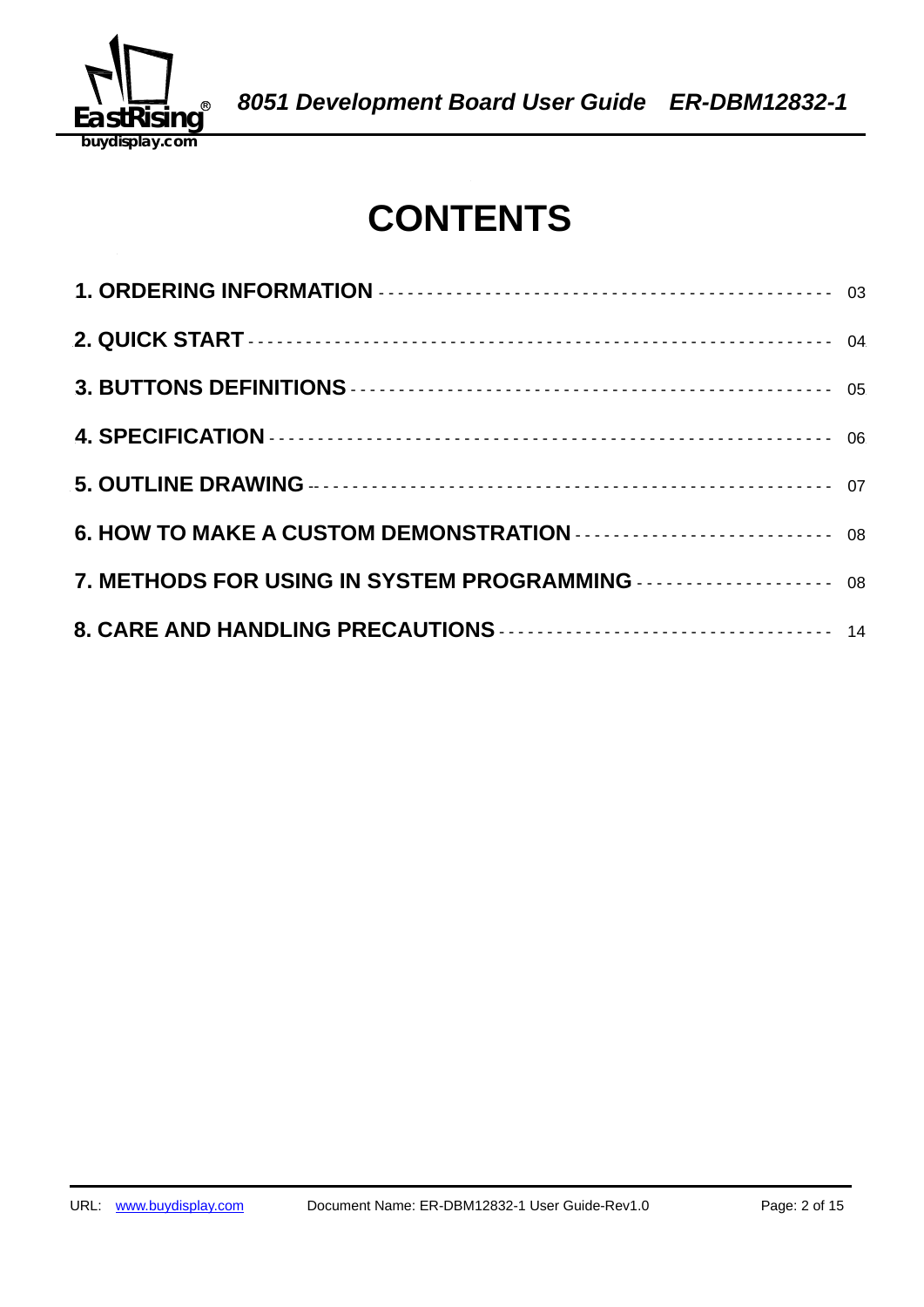

## **1. ORDERING INFORMATION**

#### 1.1 Order Number

| Part Number(Order Number)   Description |                                              |
|-----------------------------------------|----------------------------------------------|
| ER-DBM12832-1                           | 8051 Microcontroller Development Board & Kit |

## 1.2 What's included in the package

| <b>No</b> | <b>Standard Accessory Name</b> | Quantity |
|-----------|--------------------------------|----------|
|           | <b>MCU Board</b>               |          |
| -2        | <b>Crimping Tool</b>           |          |
| 3         | Power Adaptor (12V/1A)         |          |
| 4         | <b>USB Cable</b>               |          |

#### 1.3 Compatible with following displays:

| No.             | <b>Part Number</b>   | <b>LCD Type</b>          | <b>Backlight Color</b>    | <b>Graphic &amp; Font</b><br><b>Color</b> | <b>Background Color</b>   |
|-----------------|----------------------|--------------------------|---------------------------|-------------------------------------------|---------------------------|
| 1               | ERM12832SYG-1        | <b>STN Positive</b>      | <b>Yellow Green Color</b> | Dark Blue Color Color                     | <b>Yellow Green Color</b> |
| 2               | ERM12832SBS-1        | <b>STN Negative Blue</b> | <b>White Color</b>        | <b>White Color</b>                        | <b>Blue Color</b>         |
| 3               | ERM12832FS-1         | <b>FSTN Positive</b>     | <b>White Color</b>        | <b>Black Color</b>                        | <b>White Color</b>        |
| $\overline{4}$  | ERM12832FR-1         | <b>FSTN Positive</b>     | <b>Red Color</b>          | <b>Black Color</b>                        | <b>Red Color</b>          |
| 5               | ERM12832FG-1         | <b>FSTN Positive</b>     | Green Color               | <b>Black Color</b>                        | Green Color               |
| 6               | ERM12832FB-1         | <b>FSTN Positive</b>     | <b>Blue Color</b>         | <b>Black Color</b>                        | <b>Blue Color</b>         |
| 7               | ERM12832FP-1         | <b>FSTN Positive</b>     | Purple Color              | <b>Black Color</b>                        | Purple Color              |
| 8               | <b>ERM12832FAM-1</b> | <b>FSTN Positive</b>     | <b>Amber Color</b>        | <b>Black Color</b>                        | <b>Amber Color</b>        |
| 9               | ERM12832DNYG-1       | <b>FFSTN Negative</b>    | Yellow Green Color        | Yellow Green Color                        | <b>Black Color</b>        |
| 10 <sup>°</sup> | ERM12832DNS-1        | <b>FFSTN Negative</b>    | <b>White Color</b>        | <b>White Color</b>                        | <b>Black Color</b>        |
| 11              | ERM12832DNR-1        | <b>FFSTN Negative</b>    | <b>Red Color</b>          | <b>Red Color</b>                          | <b>Black Color</b>        |
| 12 <sup>2</sup> | ERM12832DNG-1        | <b>FFSTN Negative</b>    | Green Color               | Green Color                               | <b>Black Color</b>        |
| 13              | ERM12832DNB-1        | <b>FFSTN Negative</b>    | <b>Blue Color</b>         | <b>Blue Color</b>                         | <b>Black Color</b>        |
| 14              | ERM12832DNP-1        | <b>FFSTN Negative</b>    | <b>Purple Color</b>       | <b>Purple Color</b>                       | <b>Black Color</b>        |
| 15              | ERM12832DNAM-1       | <b>FFSTN Negative</b>    | Amber Color               | Amber Color                               | <b>Black Color</b>        |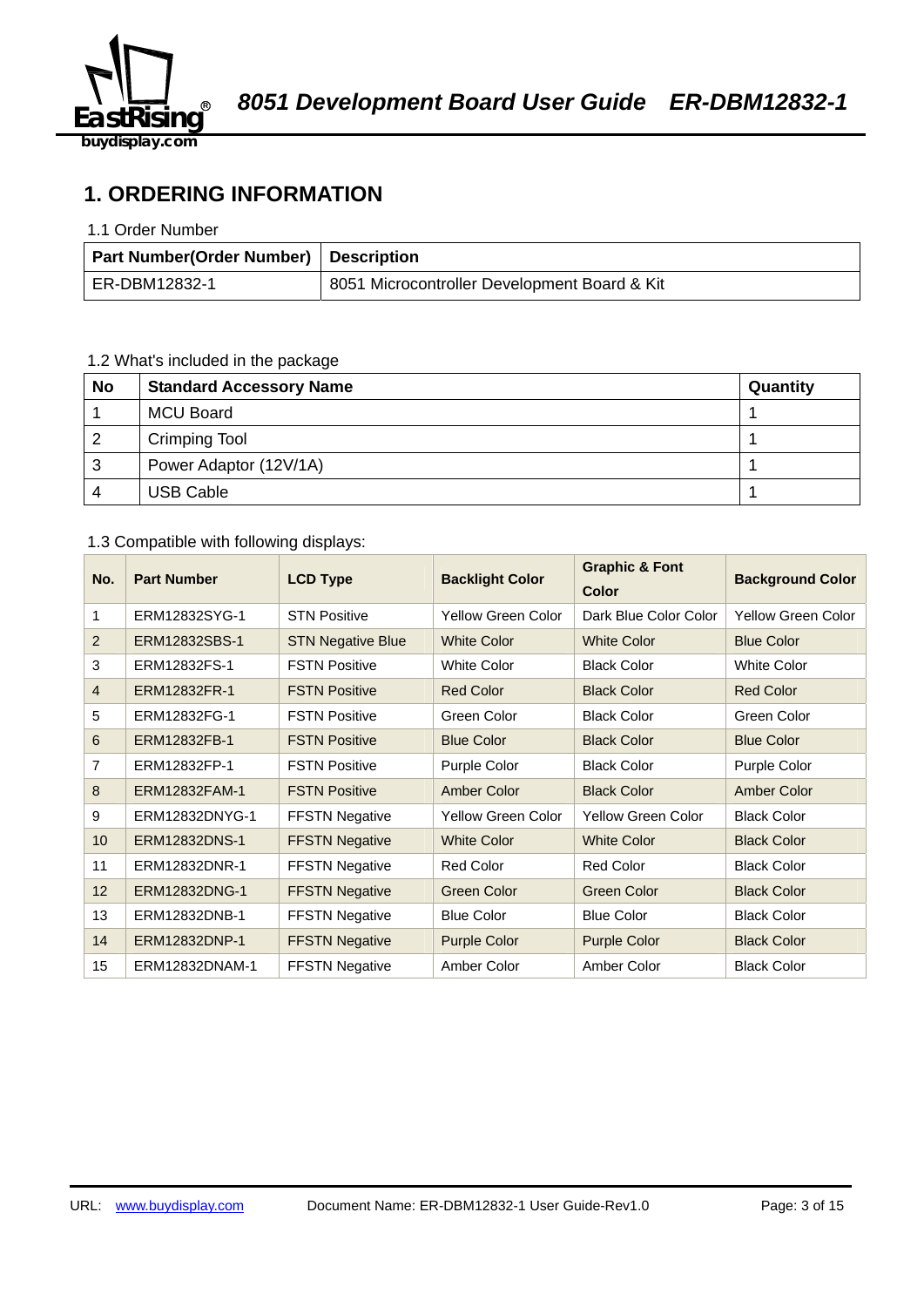

## **2. QUICK START**

2-1 Simply plug the power adaptor into an AC outlet and plug FFC(Cable) of lcd display into the ZIF connector of adaptor board as the below image shows.



2-2 Press the power button to run the demonstration program.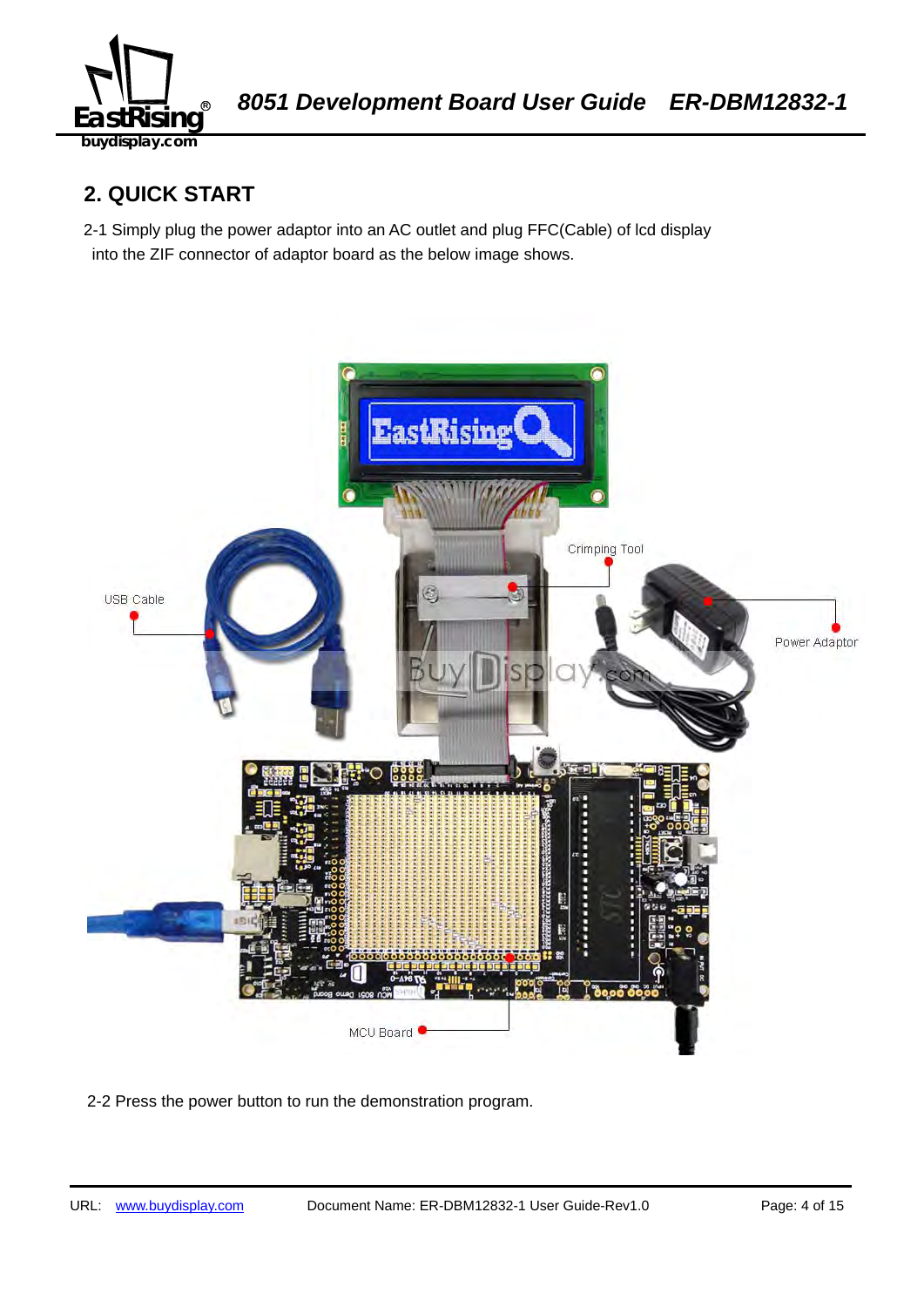

## **3. BUTTONS DEFINITIONS**

| <b>Button Name</b>         | <b>Description</b>                  |
|----------------------------|-------------------------------------|
| *Stop/Next Button          | Stop or Next the Image Slideshows   |
| <b>Reset Button</b>        | <b>Restart to Initialized State</b> |
| Power Button               | Press On or Press Off               |
| <b>Contrast Adjustment</b> | Increase or Decrease Contrast       |

\*For color display, this button is used to next the image slideshows.

For mono display, this button is used to stop the image slideshows.



\*MicroSD card slot is only used for tft lcd display.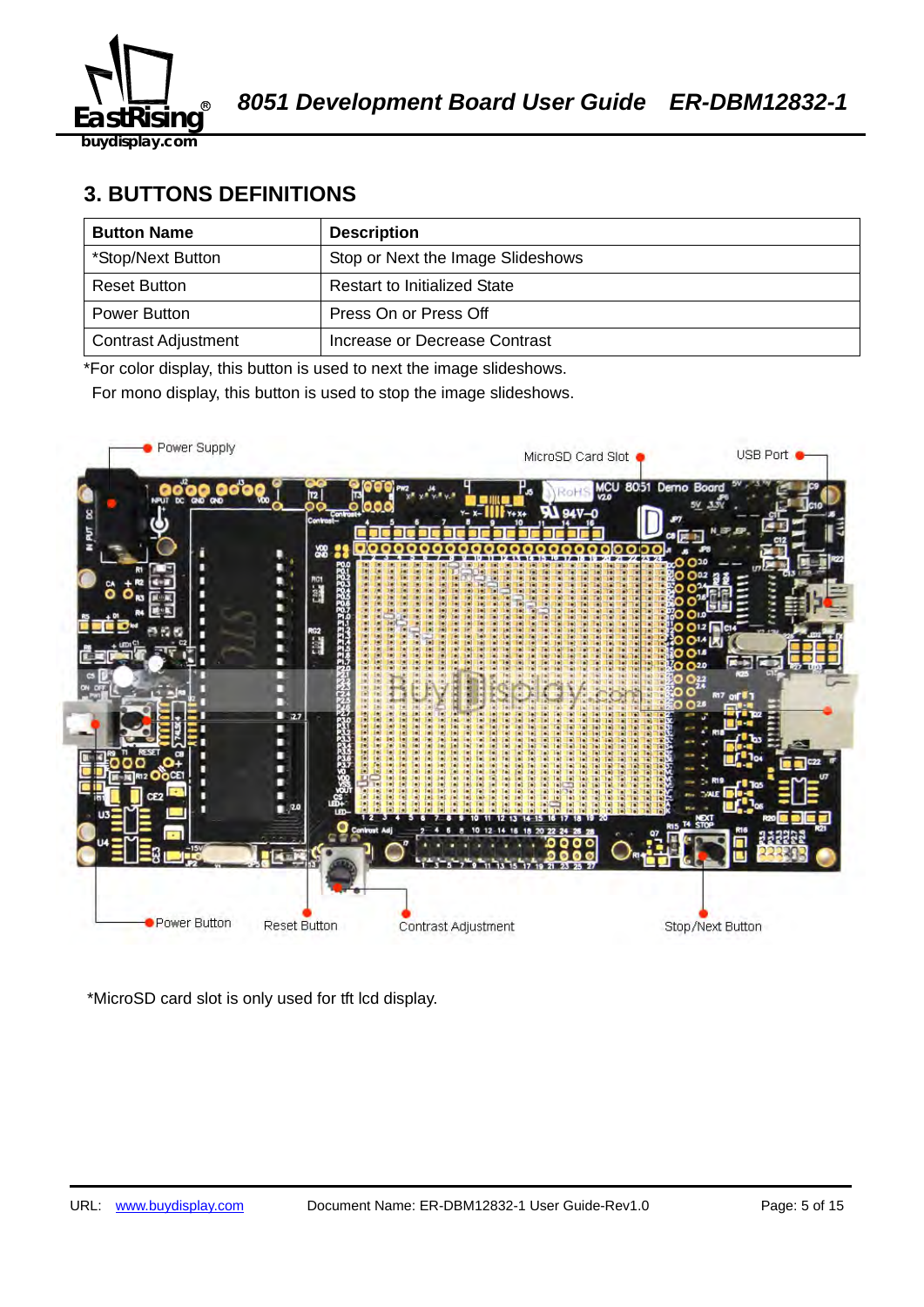

## 58B2140359**4. SPECIFICATION**

#### 4.1 Mechanical Specification

| <b>ITEM</b>                        | <b>STANDARD VALUE</b> | <b>UNIT</b> |
|------------------------------------|-----------------------|-------------|
| <b>MCU Board Outline Dimension</b> | $151.00\times77.00$   | mm          |
| Gross Weight for Whole Demo Kit    | 0.60                  | kq          |

#### 4.2 Electrical Specification

| <b>ITEM</b>                 | <b>STANDARD VALUE</b>              | <b>UNIT</b> |
|-----------------------------|------------------------------------|-------------|
| Microcontroller             | STC89C52RC                         | $-$         |
| Interface                   | 6800 8-bit Parallel, 3-wire Serial | $- -$       |
| <b>Power Supply Voltage</b> | 12V                                |             |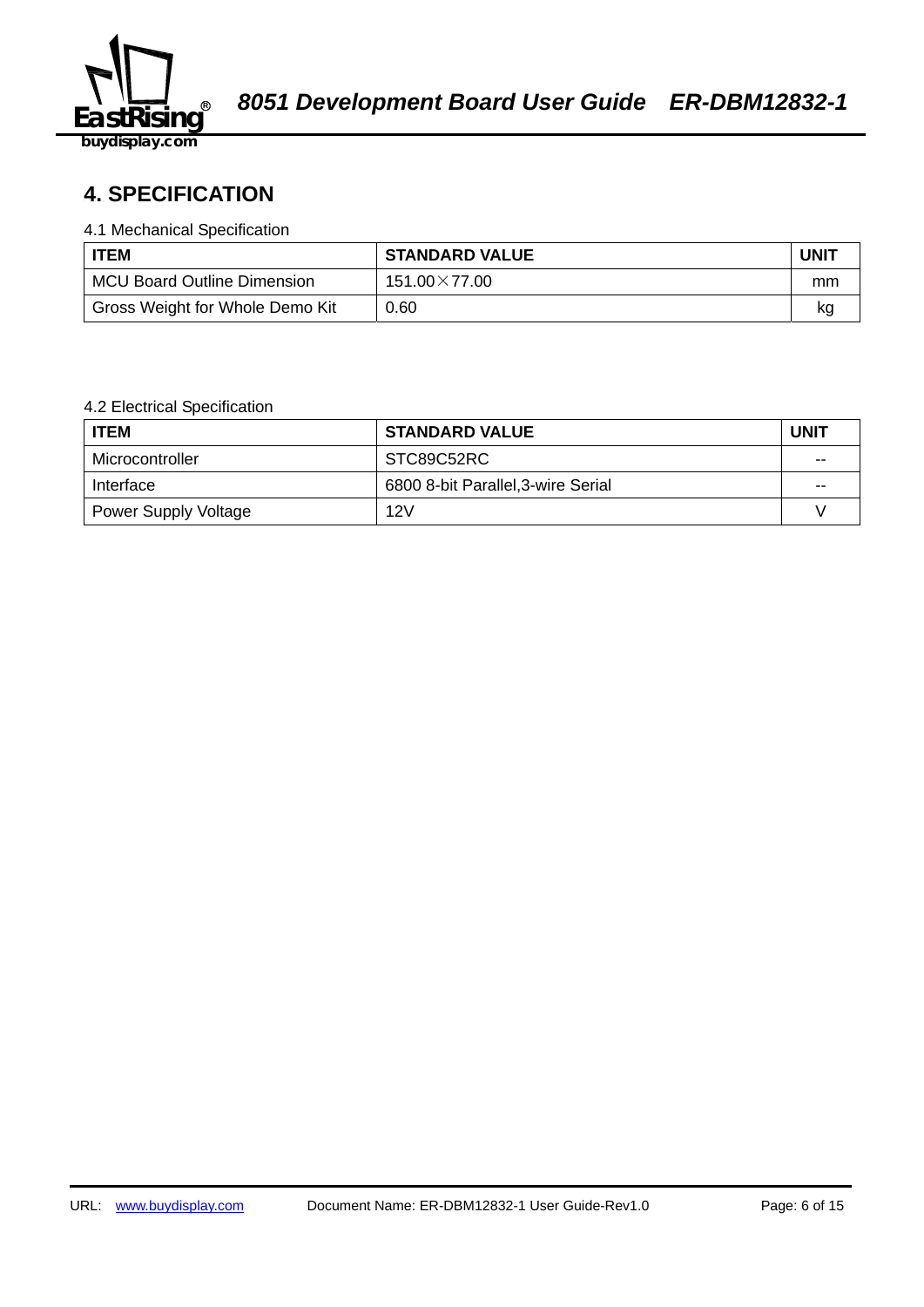

## **5. OUTLINE DRAWING**

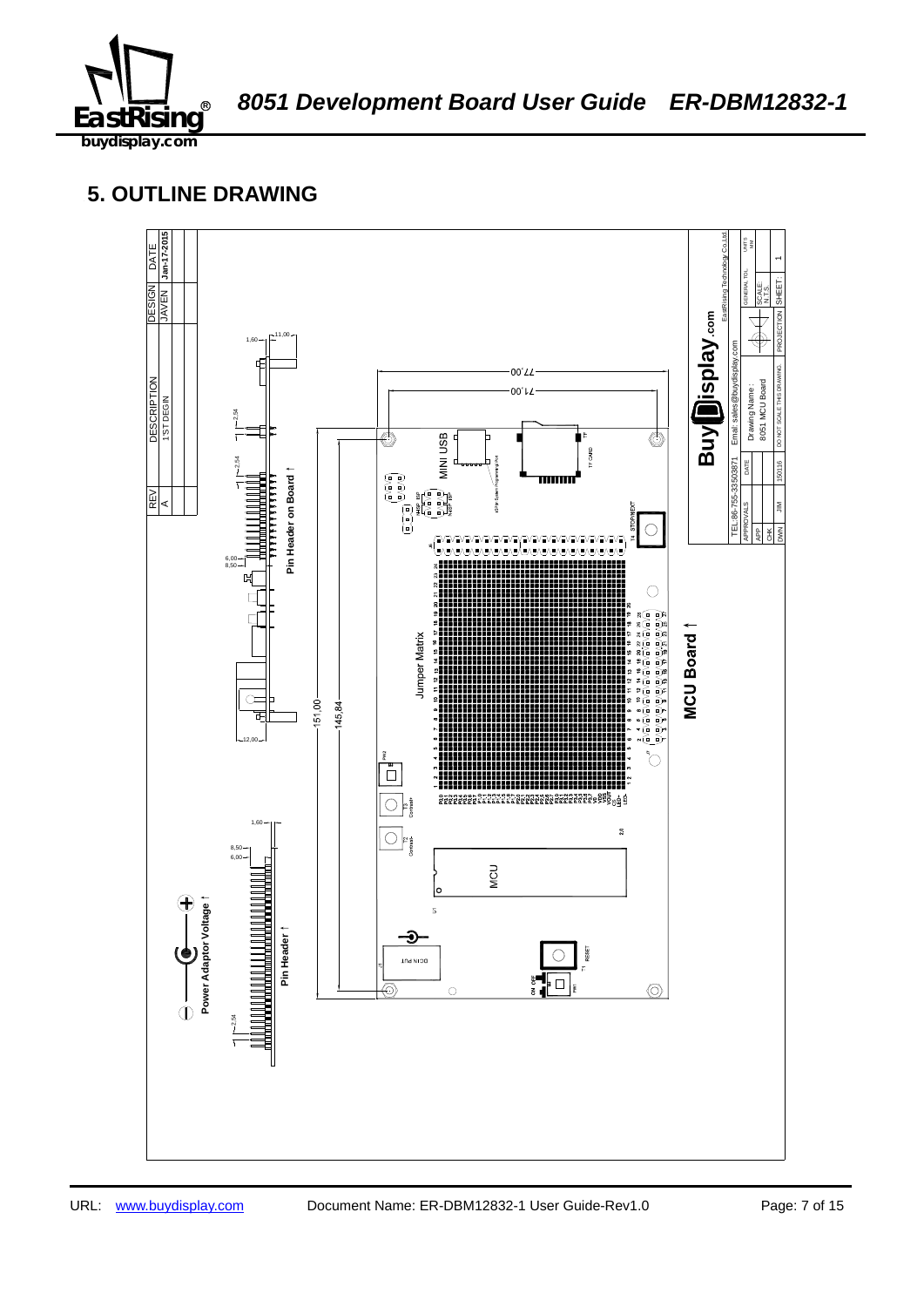

## **6. HOW TO MAKE A CUSTOM DEMONSTRATION**

By using the software of LCD Font Maker or Image2LCD and ISP(In System Programming) to customize the demonstration that includes your own bitmap images, personalized fonts, symbols, icons and burn sketches. The large capacity of the MicroSD card allows you to store more fonts or images. We also prepare the demo code, interfacing document (download from each product page) and schematic MCU datasheet (download from each 8051 microcontroller development board page) for your further study. LCD Font Maker: http://www.buydisplay.com/download/software/LCDFontMaker.zip Image2LCD: http://www.buydisplay.com/download/software/Image2Lcd.zip

## **7. METHODS FOR USING IN SYSTEM PROGRAMMING**

- 7-1 Hardware Preparation
- 7-1-1 Please power off the development board,
- 7-1-2 No power supply is connecting with 8051 development board,
- 7-7-3 The jumpers on JP8 is on ISP position as below image shows



## 7-2 Install the USB to RS232 Driver

http://www.buydisplay.com/download/software/USB-TO-RS232-DRIVER.rar

| Device Driver Install / Uninstall |                                 |
|-----------------------------------|---------------------------------|
| <b>Select INF File:</b>           | CH340IR.INF                     |
| <b>INSTALL</b>                    | WCH.CN<br><b>USB-IRDA CH340</b> |
| <b>UNINSTALL</b>                  | 09/18/2007, 2.8.2007.09         |
| <b>HELP</b>                       |                                 |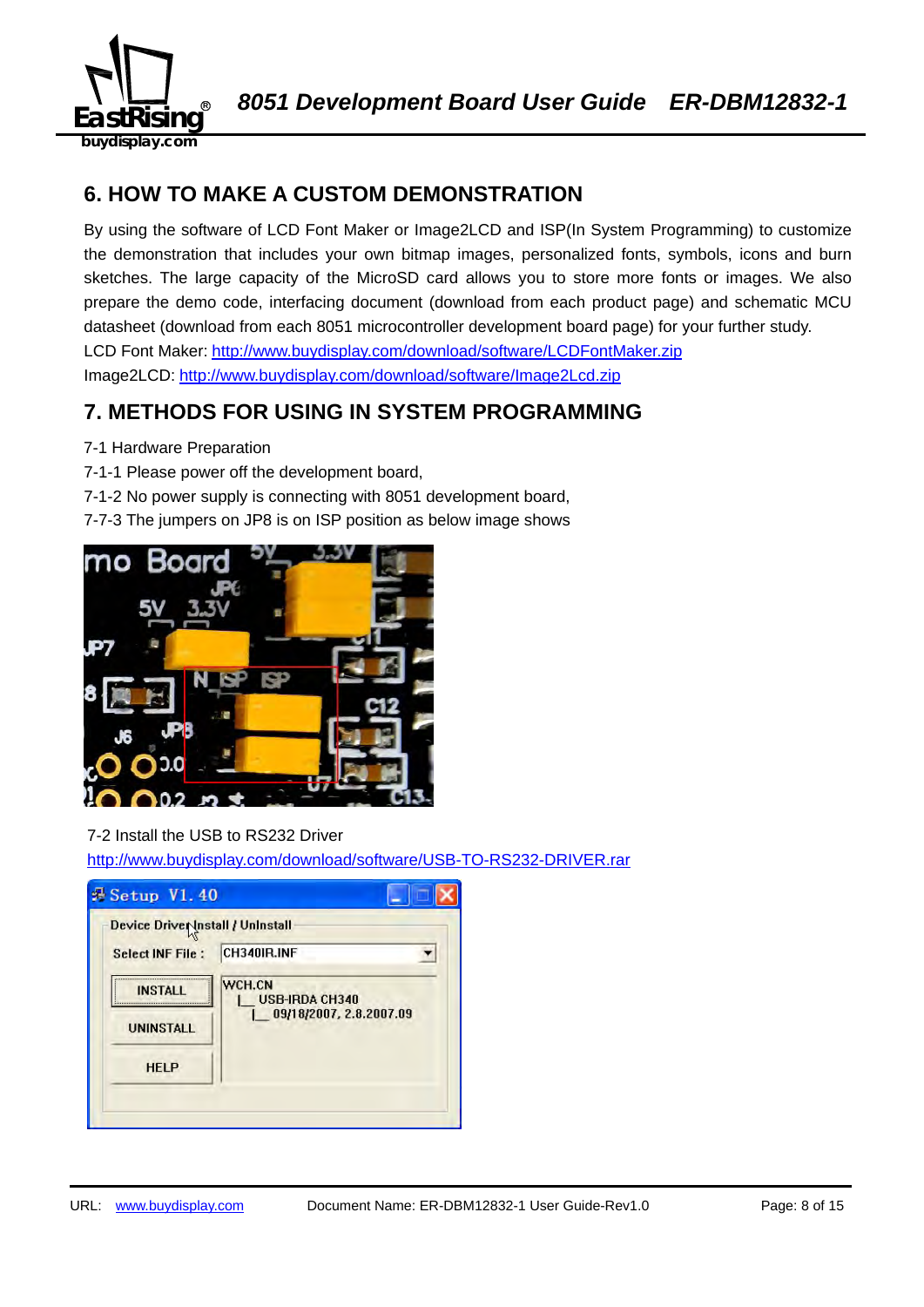

7-3 Connecting the 8051 development board to computer by USB Cable and you should find the new port USB-SERIAL CH340 in Computer-System Properties-Device Manager as below image shows and remember the COM number that would be used in Step7-4.



7-4 Install STC 8051 Microcontroller ISP(In System Programming)Software http://www.buydisplay.com/download/software/STC-ISP-V4.86-NOT-SETUP-ENGLISH.zip

7-5 Open ISP and Select COM Port that should be the same with the step 7-2 you see from Device Manager.

| MCU Type STC12LE5A60S2                            | Pins Auto $\boxed{\mathbf{v}}$ |
|---------------------------------------------------|--------------------------------|
| COM Port COM13                                    | Scan                           |
| Min Baud 2400                                     | Max Baud 115200                |
| Address<br>V Clear code buffer<br>0x0000          | Open Code File                 |
| <b>▽</b> Clear EEPROM buffer<br>0x0000            | Open EEPROM File               |
| H/W Option Off-Line Download (U8/U7) Encrypt 1  > |                                |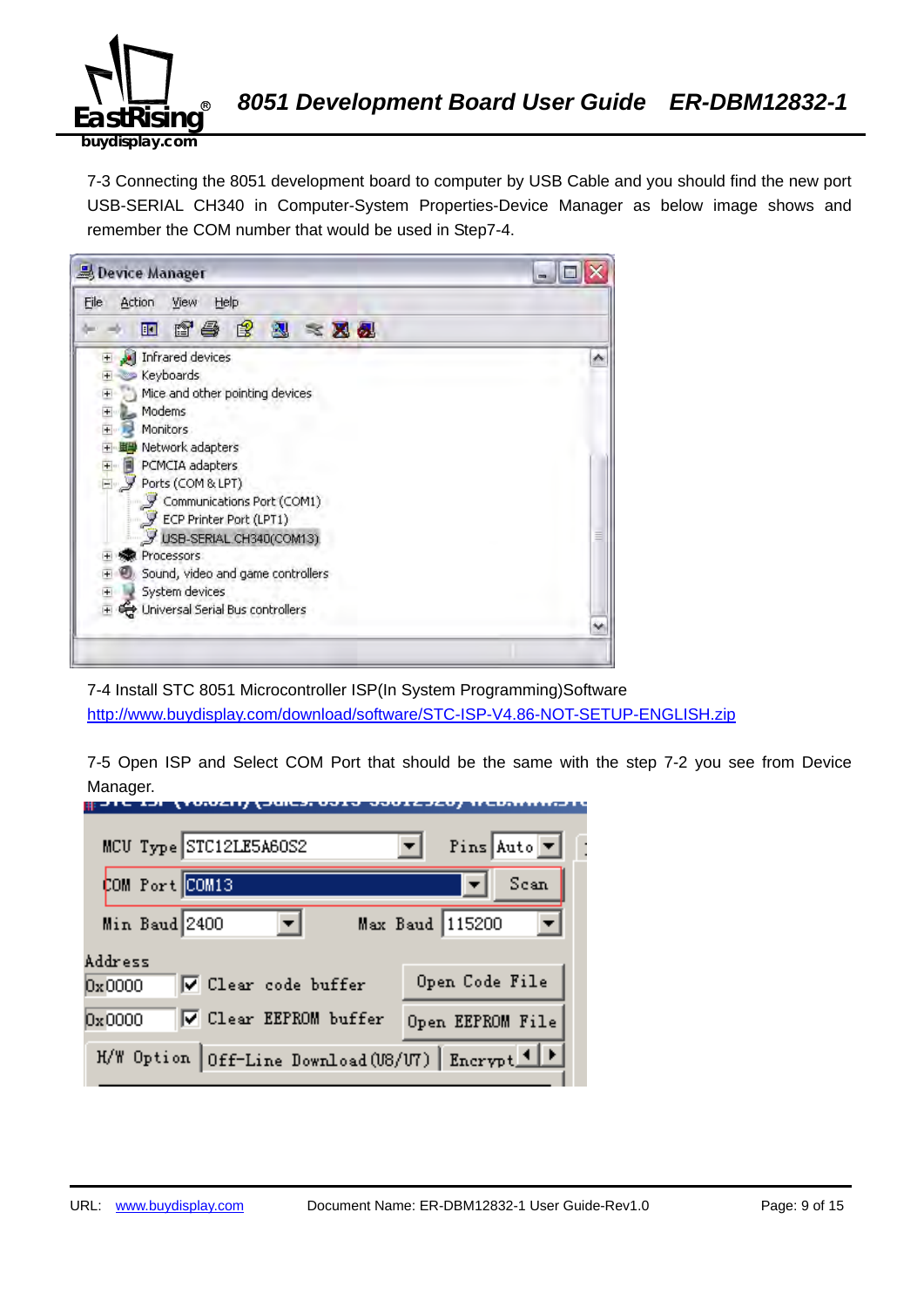

7-6 Select MCU part number that should be the same with your purchased one. (Refer to 4.2 Electrical Specification)



#### 7-7 Open target ",hex" file by clicking open code file

|                                                                                  | STC-ISP (V6.82H) (Sales: 0513-55012928) Web:www.STCMCU.com (Support QQ:800003751) -- STC: The most powerful 8051 de $\Box$ $\Box$ $\times$ |                               |
|----------------------------------------------------------------------------------|--------------------------------------------------------------------------------------------------------------------------------------------|-------------------------------|
| MCU Type STC12LE5A60S2<br>$\blacksquare$<br>Pins Auto $\blacktriangledown$       | Code Buffer   EEPROM Buffer   COM Helper   Keil ICE Settings   Demo Code   MC <sup>1   P</sup>                                             |                               |
| COM Port COM13<br>Scan<br>$\overline{\phantom{a}}$                               | 00000h<br>$b^2$<br>A8 F5 48 45 4C 4C 4F 57 21 50 4C 45 41 53 45                                                                            | П<br>$\overline{\phantom{0}}$ |
|                                                                                  | 00010h<br>20 54 4F<br>55 43 48 20<br>45 21 00 54 50 20 54 45<br>-4D                                                                        | $T =$                         |
| Min Baud 2400<br>$\blacktriangledown$<br>Max Baud 115200<br>$\blacktriangledown$ | 00020h<br>21 00 58 3A 00 59 3A 00 85 1B 02 5A 1A 9B<br>53.<br>54                                                                           | ST                            |
| Address                                                                          | 00030h<br>12 BB 12 BB 1A BC 0A BB 22 DC 33 3C 12 BC 12 BB                                                                                  | $\cdot$ ?                     |
| Open Code File<br>□ Clear code buffer<br>0x0000                                  | 00040h<br>12 BC 12 BC 12 BB 12 BB 12 BB 12 9B 0A 7B 1A DC                                                                                  | $\cdot$ ?                     |
| <b>▽</b> Clear EEPROM buffer<br><b>Open EEPROM File</b><br>0x0000                | 00050h<br>1A FB 22 DB 0A BB 12 9B 12 BA 12 BA 12 BA 12 BB                                                                                  | $\cdot$ ?                     |
|                                                                                  | 00060h<br>12 BB 12 BB 12 BB 12 BB 12 BB 12 BA 12 BA 12 BA                                                                                  | $\cdot$ ?                     |
| H/W Option   Off-Line Download (U8/U7)   Encrypt 1   P                           | 00070h<br>12 BB 12 BB 12 BB 12 DA 12 DA 12 DA 12 DA 12 DA<br>00080h<br>12 FA 12 F9 1A FA 19 6A 10 61 10 82 10 62 08 41                     | $\cdot$ 2<br>$\cdot$ ?        |
|                                                                                  | 00090h<br>08 41 08 62 08 62 08 61 08 61 10 62 08 61 08 61                                                                                  | . A                           |
| Select system clock source (External /Inte                                       | 000A0h<br>10 62 10 82 10 82 10 82 10 82 10 82 10 62 10 62                                                                                  | ۰b.                           |
| <b>▽</b> Oscillator high gain                                                    | 000B0h<br>10 62 10 62 10 62 10 82 10 62 10 62 10 A3 21 25                                                                                  | .b                            |
| RESET pin used as I/O port                                                       | 000C0h<br>31 86 31 C8 3A 4B 42 8C 31 A7 18 C3 10 83 08 82                                                                                  | 12                            |
| RESET2 low level detect                                                          | 000D0h<br>08 61 18 C3 18 C3 08 82 10 82 18 C3 18 E4 18 C3                                                                                  | . а                           |
|                                                                                  | 000E0h<br>10 C3 08 A3 18 E4 21 46 19 25 21 45 08 82 10 C3                                                                                  | . ?                           |
| ll⊽<br>Enable longer power-on-reset latency                                      | 000F0h<br>08 62 00 21 08 41 08 42 10 83 29 45 31 A7 31 86                                                                                  | $\cdot$ <sub>b</sub>          |
| Hardware enable WDT after power-on-reset                                         | 00100h<br>4A 6A 52 AC 39 C7 21 04 08 41 10 C4 19 06 19 F1                                                                                  | Jj                            |
| Watch-Dog-Timer prescal 256                                                      | $\blacksquare$                                                                                                                             | $\blacktriangleright$         |
| Ⅳ WDT stop count while MCU in idle mode                                          | Checksum EFOBH Fill-Buffer Clear-Buffer Save-Buffer<br>Code-Size A91CH                                                                     |                               |
| Next time can program only when P1.0 & P1                                        |                                                                                                                                            |                               |
| Erase all EEPROM data next time program c                                        | 芯片型号: STC12LE5A60S2                                                                                                                        |                               |
| Add MCU ID at the end of code area                                               | 关于此芯片的重要说明                                                                                                                                 |                               |
| $\blacktriangledown$<br>Fill data to space area<br>  FF                          | 固件版本在v7.1及以上的芯片的EEPROM : 2048字节(0000H-07FFH)<br>固件版本低于v7.1的芯片的EEPROM<br>: 1024字节 (0000H-03FFH)                                             |                               |
|                                                                                  |                                                                                                                                            |                               |
| Re-Program<br>Download/Program<br>Stop                                           | 注意∶在使用U8/U7进行联机/脱机下载时,若使用的外部晶振的<br>频率为20MHz或24.576MHz时,下载的最低波特率请选择1200                                                                     |                               |
| Delay 3 sec $\overline{ }$                                                       |                                                                                                                                            |                               |
| Check MCU<br>Notice                                                              | E:\产品文件\TFT\ER-TFT028-4\程序\ER-TFT028-4-HYS01 (4WIRE-SPI)\sd.hex                                                                            |                               |
| Auto reload the target file before each program<br>⊽                             |                                                                                                                                            |                               |
| Reload and download when target file is modified                                 | Get HDD-SN<br>$\nabla$ Beep<br>elease Projed Release Help<br>2<br>PassTimes                                                                | Reset                         |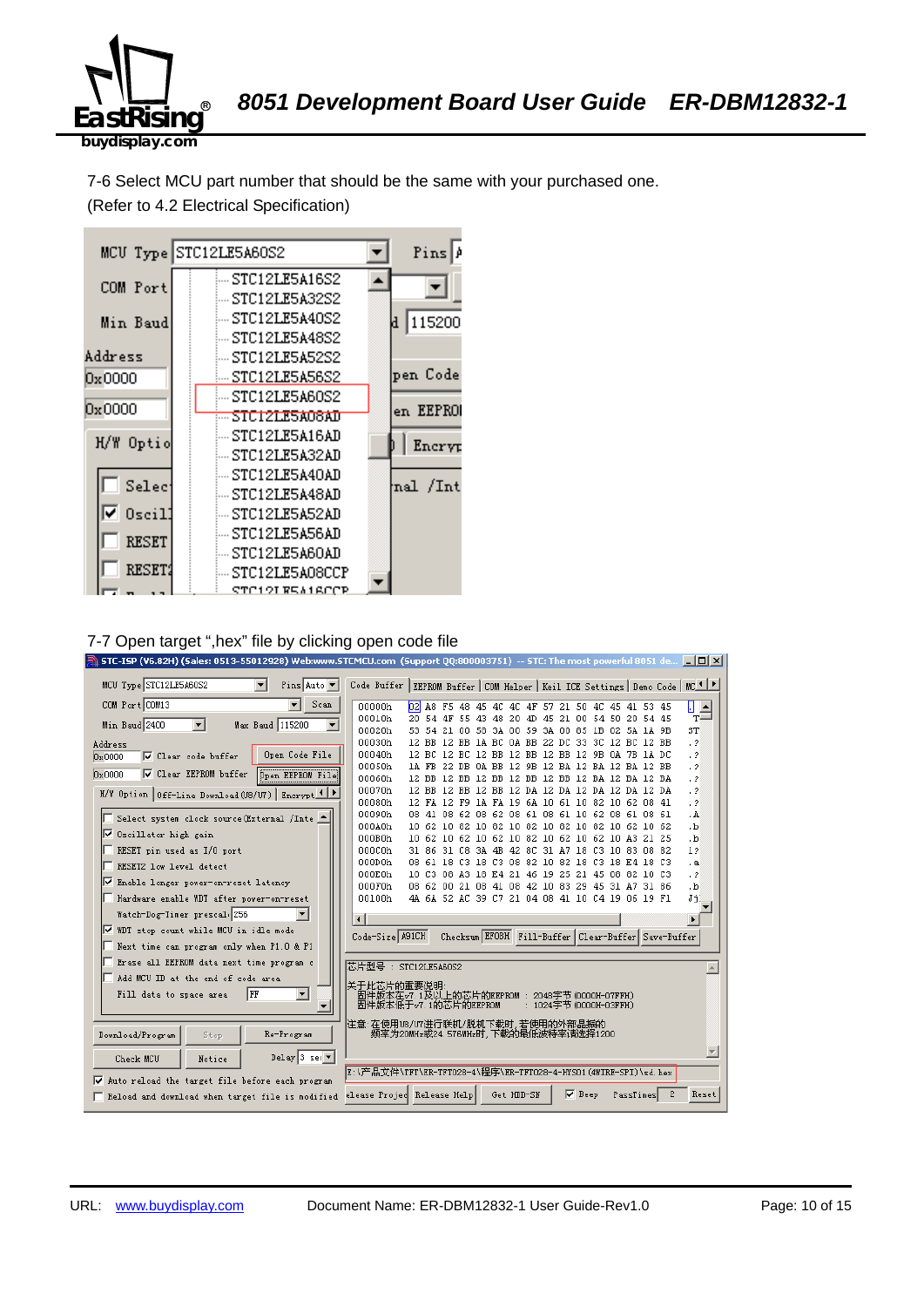

#### 7-8 Programming

#### 7-8-1 Click Download/Program



7-8-2 Then you will see "Checking target MCU…."

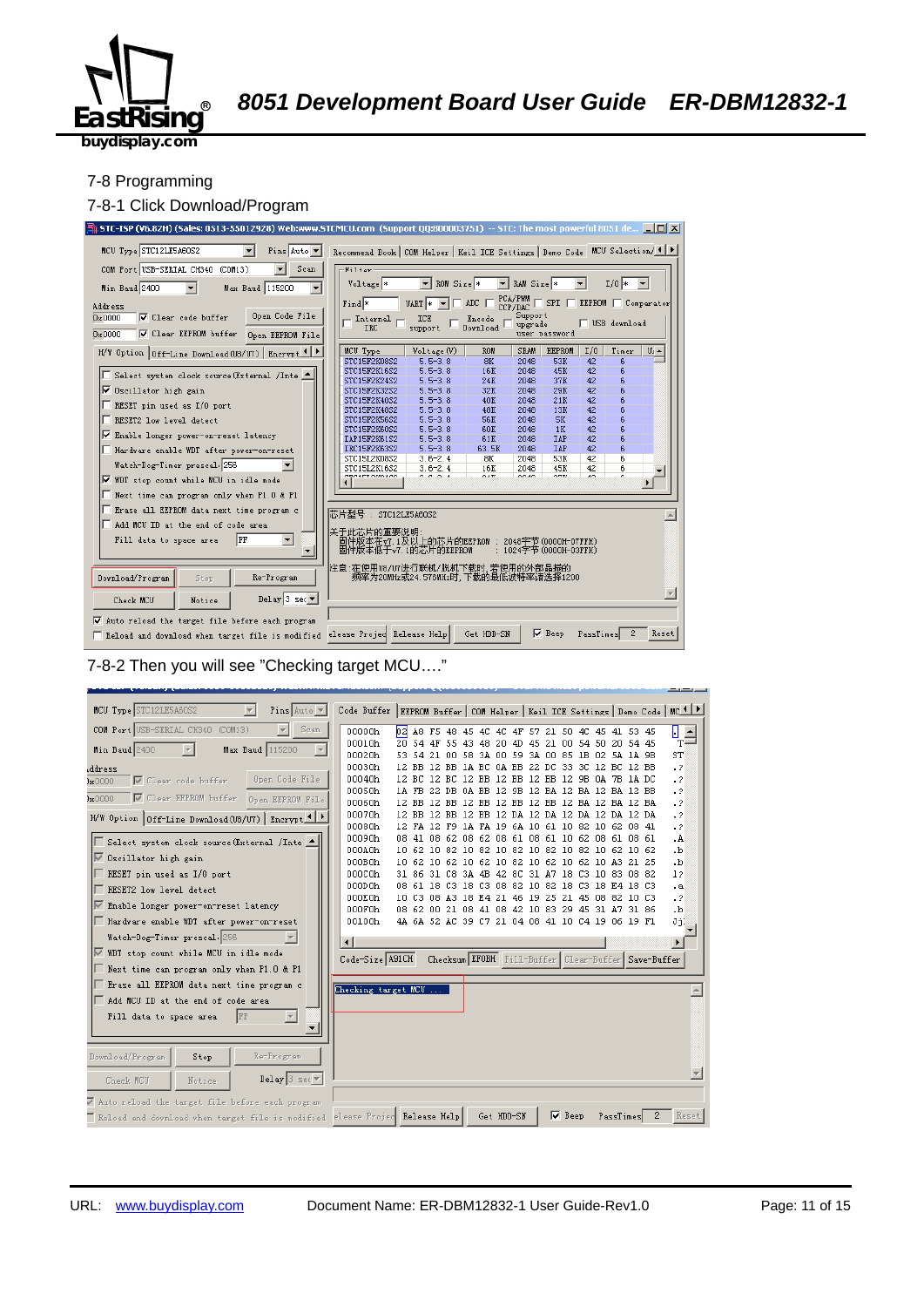

7-8-3 Power on the development board by pressing the white power button



7-8-4 Now you could see the process of programming

| ιcy                                                                 | 000E0h<br>$\cdot$ 2<br>10 C3 08 A3 18 E4 21 46 19 25 21 45 08 82 10 C3<br>000F0h<br>08 62 00 21 08 41 08 42 10 83 29 45 31 A7 31 86<br>$\cdot$ <sub>b</sub> |
|---------------------------------------------------------------------|-------------------------------------------------------------------------------------------------------------------------------------------------------------|
| rreset<br>$\Box$                                                    | 00100h<br>JjĮ<br>4A 6A 52 AC 39 C7 21 04 08 41 10 C4 19 06 19 F1<br>⊣                                                                                       |
| iodel<br>$.0$ & $P1$                                                | Code-Size A91CH<br>Checksum EFOBH Fill-Buffer Clear-Buffer Save-Buffer                                                                                      |
| ogram c                                                             | MCU type: STC12LE5A60S2<br><b>F/W</b> version: 6.2I                                                                                                         |
| $\overline{\phantom{m}}$                                            | $[0.609"$ ]<br>Re-handshaking  Successful<br>Current Baudrate: 57600<br>$[2.562"$ ]<br>Erasing MCU flash  OK!                                               |
| Program                                                             | MCU ID : 000300B00C325F<br>Programming user code                                                                                                            |
| $\lceil \log  3 \rceil$ sec $\lceil \sqrt{n} \rceil$<br>ach program |                                                                                                                                                             |
| : is modified                                                       | $\nabla$ Beep<br>$\mathbf{2}^{\circ}$<br>Reset<br>elease Projec Release Help<br>Get HDD-SN<br>PassTimes                                                     |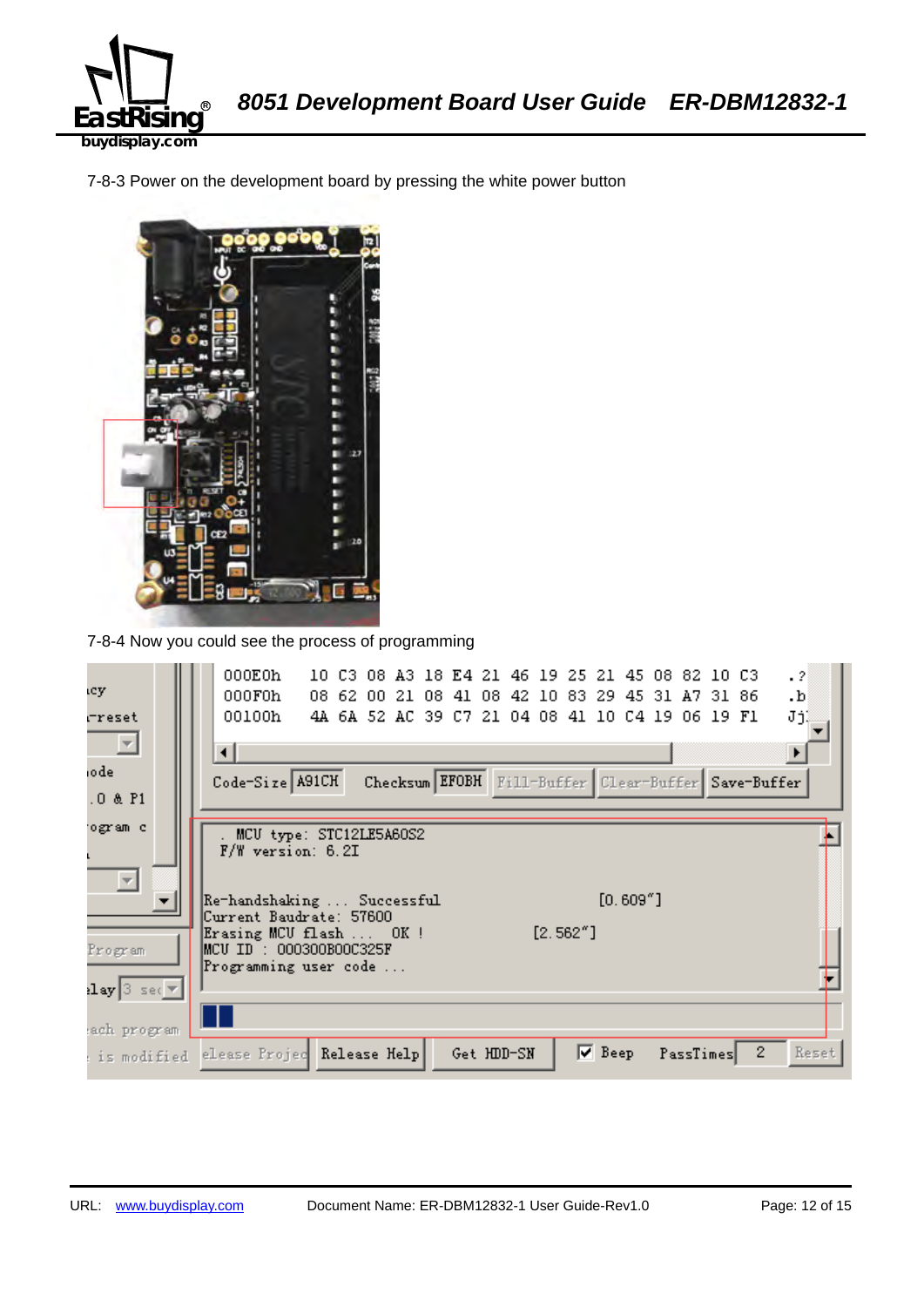

A *8051 Development Board User Guide ER-DBM12832-1*

**buydisplay.com**

## 7-8-5 Progarmming Finished

| Checksum EFOBH Fill-Buffer Clear-Buffer Save-Buffer<br>Code-Size A91CH                                 |
|--------------------------------------------------------------------------------------------------------|
|                                                                                                        |
| $[0.609"$ ]<br>Re-handshaking  Successful<br>Current Baudrate: 57600                                   |
| [2.562"]<br>Erasing MCU flash  OK !<br>$MCU$ ID : 000300B00C325F                                       |
| [14.359'']<br>Programming user code  OK !<br>[0.047"]<br>Programming OPTIONS  OK !                     |
| H/W Option upgrade to:                                                                                 |
| E:\产品文件\TFT\ER-TFTO28-4\程序\ER-TFTO28-4-HYSO1(4WIRE-SPI)\sd.hex                                         |
| $\nabla$ Beep PassTimes<br>elease Projec Release Help<br>$\blacktriangleleft$ 3<br>Get HDD-SN<br>Reset |

8 Please move the jumpers on JP8 from ISP to N\_ISP as below image shows.

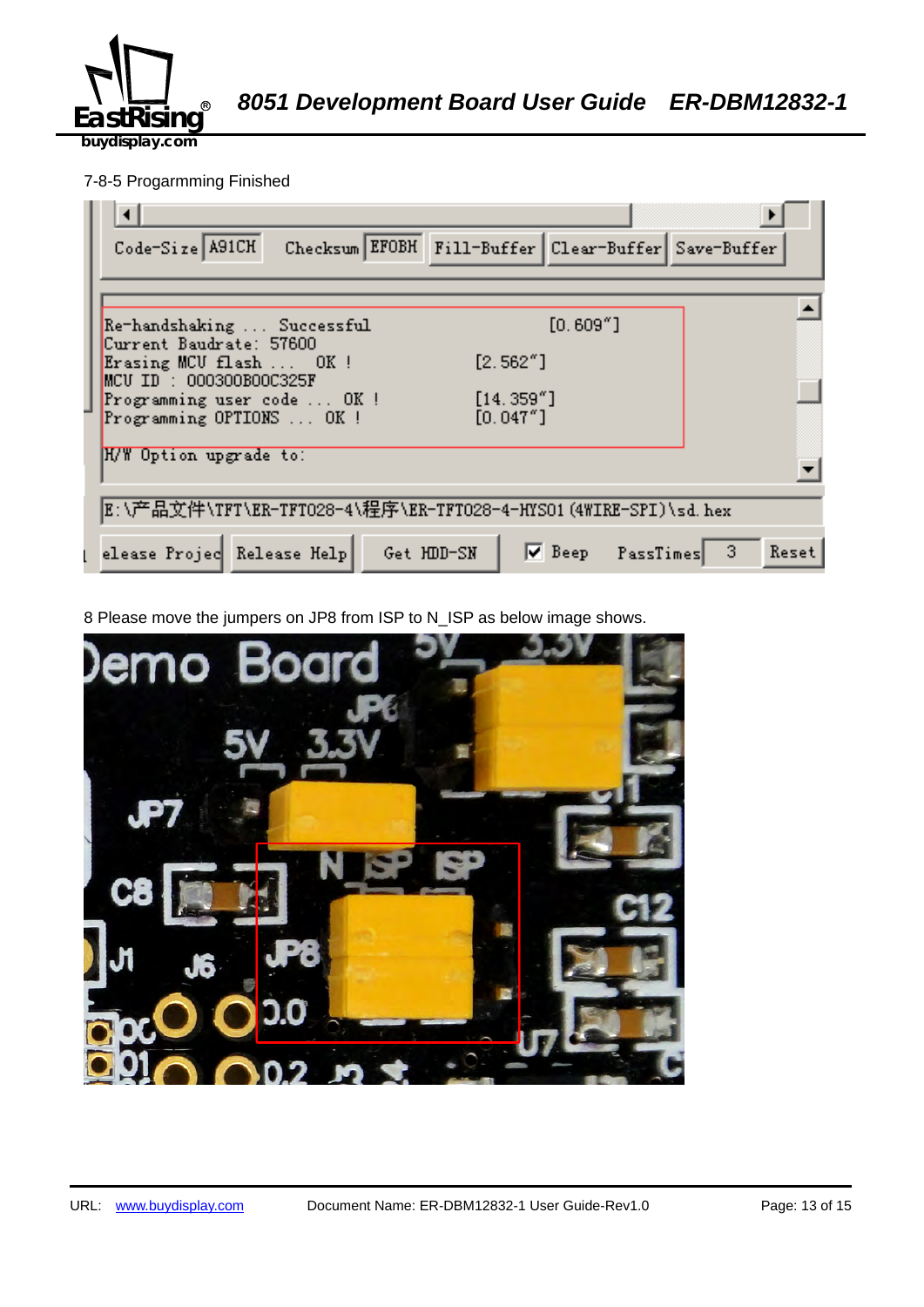

## **8. CARE AND HANDLING PRECAUTIONS**

The kit is sold with a module mounted on it. If you attempt to modify the board to work with other modules, the warranty is void. For optimum operation of the module and demonstration board and to prolong their life, please follow the precautions below.

## 8.1 ESD (Electro-Static Discharge)

The circuitry is industry standard CMOS logic and susceptible to ESD damage. Please use industry standard antistatic precautions as you would for any other PCB such as expansion cards or motherboards.

#### 8.2 Avoid Shock,Impact,Torque and Tension

- $\Diamond$  Do not expose the module to strong mechanical shock, impact, torque, and tension.
- $\Diamond$  Do not drop, toss, bend, or twist the module.
- $\Diamond$  Do not place weight or pressure on the module.

#### 8.3 LCD&OLED Display Glass

- $\diamond$  The exposed surface of the LCD "glass" is actually a polarizer laminated on top of the glass. To protect the soft plastic polarizer from damage, the module ships with a protective film over the polarizer. Please peel off the protective film slowly. Peeling off the protective film abruptly may generate static electricity.
- $\diamond$  The polarizer is made out of soft plastic and is easily scratched or damaged. When handling the module, avoid touching the polarizer. Finger oils are difficult to remove.
- $\Diamond$  If the LCD panel breaks, be careful not to get the liquid crystal fluid in your mouth or eyes. If the liquid crystal fluid touches your skin, clothes, or work surface, wash it off immediately using soap and plenty of water.
- $\diamondsuit$  Be very careful when you clean the polarizer. Do not clean the polarizer with liquids. Do not wipe the polarizer with any type of cloth or swab (for example, Q-tips). Use the removable protective film to remove smudges (for example, fingerprints) and any foreign matter. If you no longer have the protective film, use standard transparent office tape . If the polarizer is dusty, you may carefully blow it off with clean, dry, oil-free compressed air.